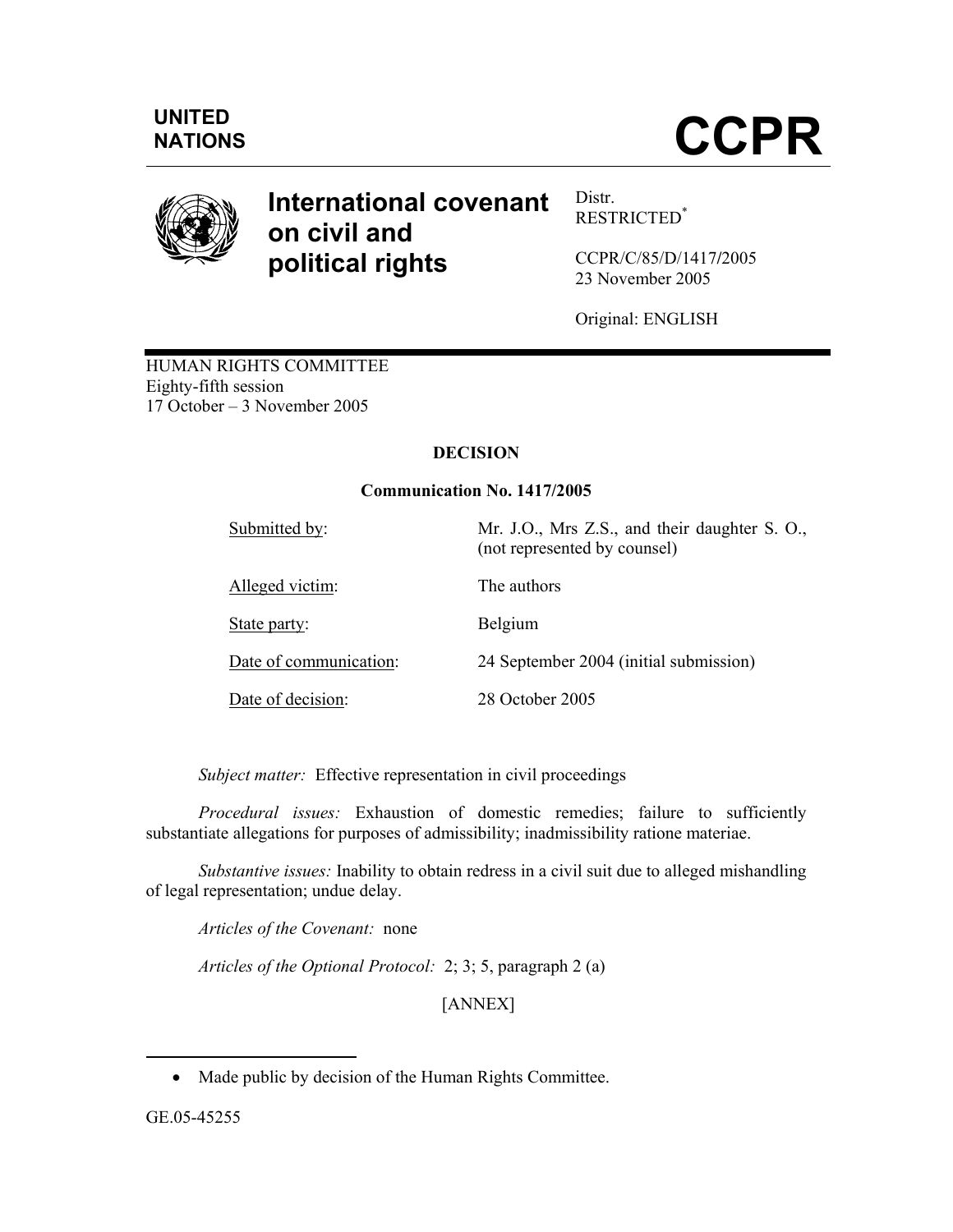#### **ANNEX**

## DECISION OF THE HUMAN RIGHTS COMMITTEE UNDER THE OPTIONAL PROTOCOL TO THE INTERNATIONAL COVENANT ON CIVIL AND POLITICAL RIGHTS

#### Eighty-fifth session

#### Concerning

#### **Communication No. 1417/2005\*\***

| Submitted by:          | Mr. J.O., Mrs Z.S., and their daughter S. O.,<br>(not represented by counsel) |
|------------------------|-------------------------------------------------------------------------------|
| Alleged victim:        | The authors                                                                   |
| State party:           | Belgium                                                                       |
| Date of communication: | 24 September 2004 (initial submission)                                        |

The Human Rights Committee, established under article 28 of the International Covenant on Civil and Political Rights,

Meeting on 28 October 2005

Adopts the following:

-

#### **DECISION ON ADMISSIBILITY**

1. The authors of the communication are Mr. J.O., a Belgian national born in 1951 and his companion, Mrs. S.Z., a Belgian resident born in 1970. They submit the communication on their behalf and on behalf of their child S., a Belgian national born in 1999, and claim to be victims of violations of their human rights by Belgium, in particular of all of their "judicial rights", rights under the UN Charter, the Universal Declaration of Human Rights, and the International Covenant on Civil and Political Rights. Although the authors do not invoke any specific provision of the Covenant, the communication appears to raise issues under articles 2, paragraph 3 (b); 14; and 26. The authors are not represented by counsel. The Covenant and the Optional Protocol entered into force for the State party on 21 July 1983 and 17 August 1994, respectively.

The following members of the Committee participated in the examination of the present communication: Mr. Nisuke Ando, Mr. Prafullachandra Natwarlal Bhagwati, Mr. Alfredo Castillero Hoyos, Ms. Christine Chanet, Mr. Maurice Glèlè Ahanhanzo, Mr. Edwin Johnson, Mr. Walter Kälin, Mr. Ahmed Tawfik Khalil, Mr. Rajsoomer Lallah, Mr. Michael O'Flaherty, Ms. Elisabeth Palm, Mr. Rafael Rivas Posada, Sir Nigel Rodley, Mr. Ivan Shearer, Mr. Hipólito Solari-Yrigoyen, Ms. Ruth Wedgwood and Mr. Roman Wieruszewski.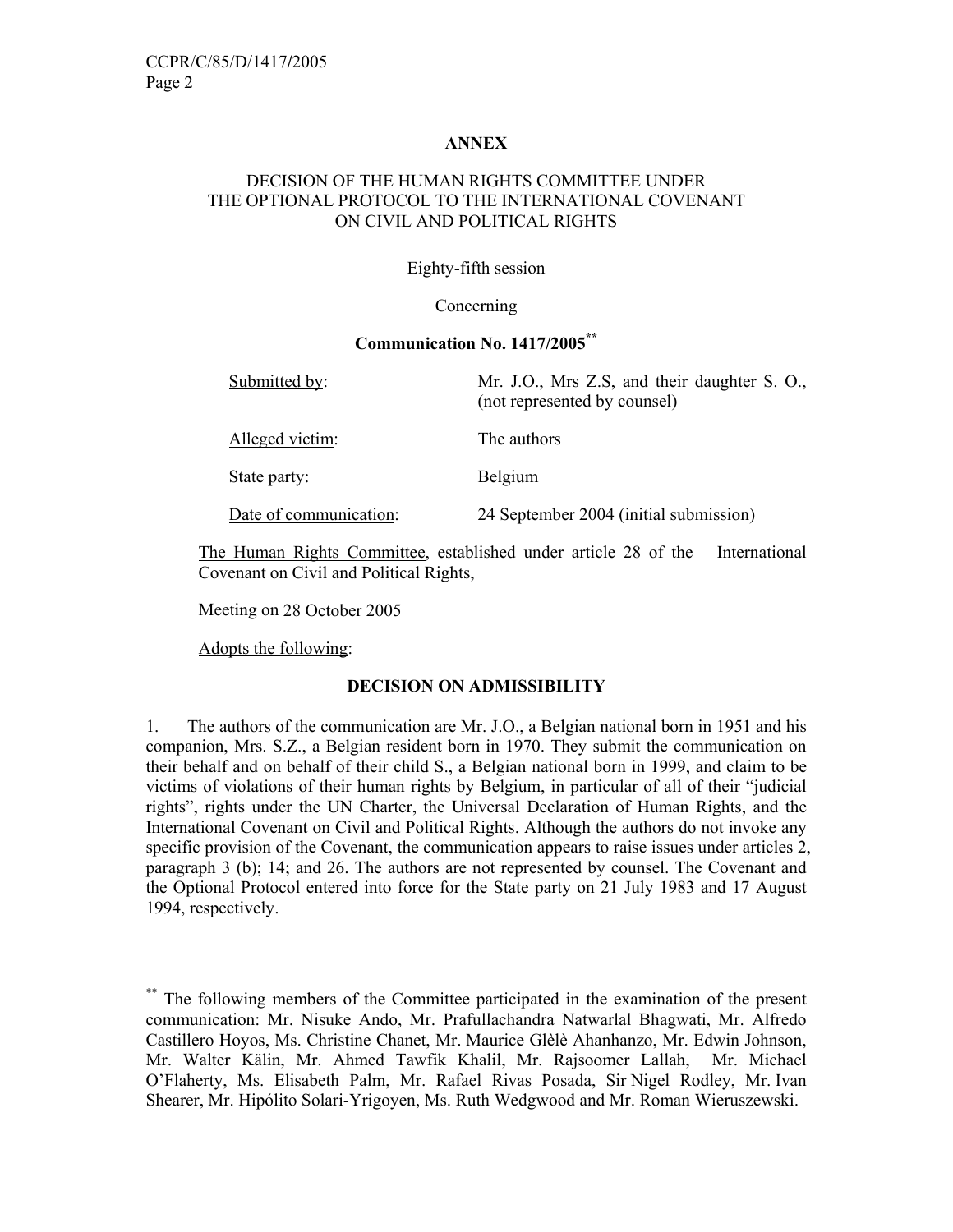# **Factual background**

2.1 From the documents submitted to the Committee, it transpires that in 1992, Mr. O., then a taxi driver, was the victim of an assault by another taxi driver and as consequence was declared temporarily unable to work.

2.2 On 15 November 1999, while the author and his pregnant companion were travelling in a public bus in Brussels, a car crashed into the bus. Allegedly, the author and his companion were thrust into to the seats in front of them and suffered injuries. The author's companion was hospitalized and gave birth to their daughter on 21 November 1999. According to the authors, their daughter has been affected by the accident, in that she is suffering from growth problems.

2.3 From the multiple documents submitted by the authors, it transpires that they are parties to different proceedings related to the above events. For instance, in 1994, the author contested the decision of a Mutual Insurance company to suspend his work incapacity entitlements starting from 12 November 1993. Allegedly, on 11 September 2001, the Brussels Labour Court (Cour du Travail de Bruxelles) decided in the author's favour. The author claims however, that the delay of the procedure  $-7$  years – constitutes undue delay that he imputes to omissions of his lawyer.

2.4 In another procedure, the author was opposed to an insurance company, in relation to the reimbursement of a disability insurance premium. He allegedly had contracted a disability insurance with the company in 1992, and following his recognition as disabled person in 1993, he requested the payment of disability pension. The company disagreed, claiming that the author's disability existed, in fact, prior to the conclusion of the contract and that it was covered by an exemption clause to this effect. Allegedly, on 17 January 1996, the Brussels First Instance Tribunal ordered an expert medical opinion, as the company and the author disagreed on the expert to examine the author. In his report, the designated expert, Dr. I., confirmed the company's version. The author contests the expert's conclusion and claims that he was partial.

2.5 A third set of proceedings relate to the author's litigation with the insurance company of his employer in 1992, where the author had requested the payment of indemnities for his incapacity to work. In fact, after the author's accident of 1992, he was declared by a medical expert to be 100% fit to work with effect of 1 January 1993. In 1996, however, another medical expert concluded that, following the 1992 accident, the author displayed a 66 % inability to work. On 10 March 1998, the author complained against the insurer to the Brussels Labour Court (Cour du Travail de Bruxelles). On 11 December 1998, the Court rejected the author's claim as having been submitted out of time. The author requested a revision of this decision and invoked *force majeure*. By judgment of 20 November 2000, the Court rejected his request. In this regard, the author claims a violation of his right to defence, as his lawyer allegedly did not respect the statutory appeal deadline and was responsible for the prescription of his action.

2.6 A final set of procedures was conducted by the authors against the insurance company of the car driver responsible for the 1999 accident. The authors claimed that they suffered serious injuries and requested reparation. The insurance company contested this claim and requested a medical opinion to verify the consequences of the accident for the authors' health. The medical expert issued his report on 4 July 2005; he allegedly concluded that the authors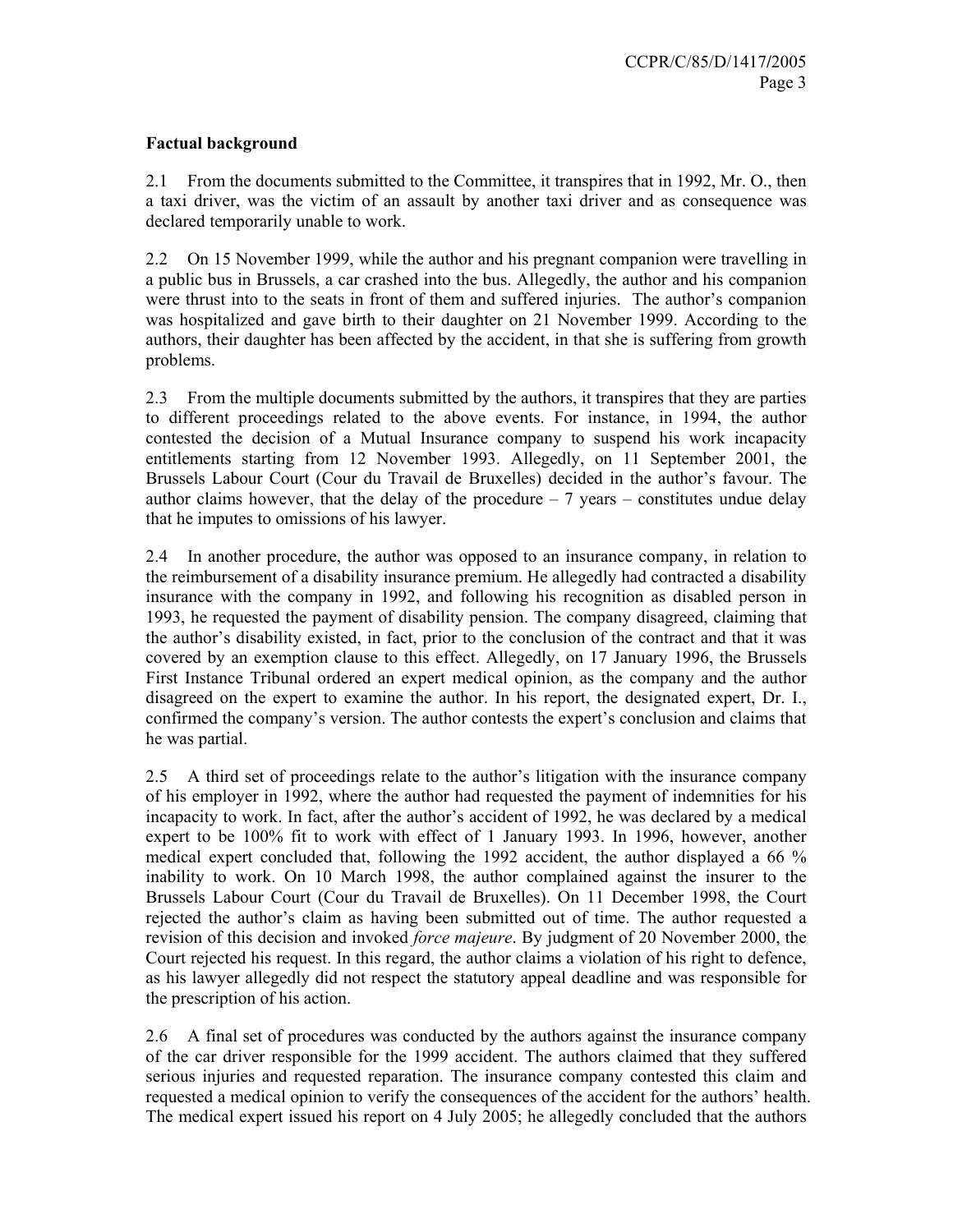did not present any evidence of injuries attributable to the accident. The authors contest the expert's conclusion and claim a violation of their right to defence, as the designated medical expert allegedly defended the company's interests. They also complain about their lawyer who proposed this expert.

2.7 The authors explain that they have appealed to several institutions and submit copies of their complaints (Ministry of Justice, First Minister, etc), claiming various unspecified violations of their rights. On 24 February 2004, and in three additional letters of 28 July 2005, they enumerate several alleged procedural violations in the proceedings involving them, and have filed a complaint in the Brussels First Instance Tribunal. They claim violations of their rights and complain about the misconduct of several of the lawyers who represented them, and also about different representatives of the Brussels Bar who allegedly "covered" these lawyers, and about the alleged partiality of the medical expert who investigated the effects on them of the 1999 accident. On 10 May 2005, an examining magistrate of the First Instance Tribunal informed them that their case was with the Federal Police, which would convoke them shortly.

# **The complaint**

3.1 The authors do not invoke particular provisions of the Covenant. In essence, they claim that due to their counsels' and a medical expert's misconduct, the State party has allegedly mishandled their cases as presented in paragraphs 2.1 to 2.7 above. They explain that they are unable to obtain redress of the situation in the State party as lawyers do not perform their work properly, whereas they have no more (financial) means to pay for their defence. They also claim that their cases have not been resolved since 1992 (in relation to the case of Mr. O.) and 1999 (for the bus accident), which is said to constitute an undue delay. These claims may raise issues under articles 2, paragraph 3 (b), and 14, of the Covenant.

3.2 Allegedly, due to the authorities' acts or omissions, their daughter does not receive any social benefits (allocation).

3.3 Finally, the authors also claim that they are victims of racial discrimination by the State party, without further substantiating this claim, which could raise issues under article 26 of the Covenant.

# **Issues and proceedings before the Committee**

4.1 Before considering any claims contained in a communication, the Human Rights Committee must, in accordance with rule 93 of its Rules of Procedure, decide whether or not it is admissible under the Optional Protocol to the Covenant.

4.2 As required by article 5, paragraph 2 (a), of the Optional Protocol, the Committee has ascertained that a similar complaint submitted by the author was declared inadmissible by the European Court for Human Rights on 7 November 2003 (application No. 16793/03), as "manifestly ill-founded". Article 5, paragraph 2 (a), however, does not preclude the Committee from examining the present communication as the issue is no longer being examined by the European Court and the State party has formulated no reservation under article 5, paragraph 2 (a) of the Optional Protocol.